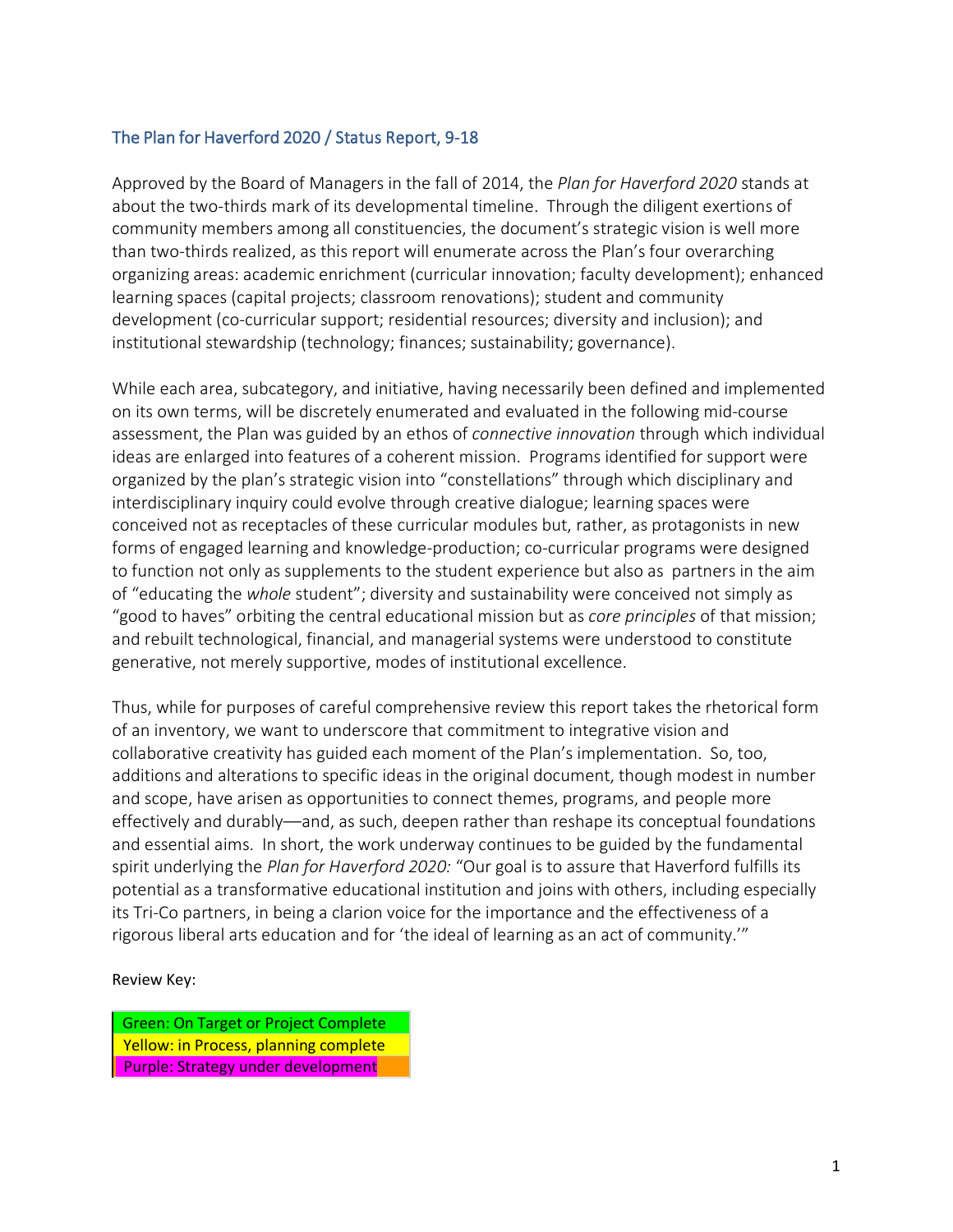# I. Academic Enrichment: Curricular Constellations; Faculty Development; Related Co-Curricular Programming

**Constellations.** New tenure track hires in Computational Lingustics, Computer Science, Applied Mathematics; Health Studies, Visual Studies; related hires made in Astro-Physics, Biology, Philosophy, Religion/Africana Studies, English, and others slated in Computer Science, Anthropology, Environmental Studies, and Psychology that will variously support computational, visual, environmental, health, and area studies. Visual Studies interdisciplinary minor established with programming supported by VCAM. Health Studies interdisciplinary minor launched in collaboration with Bryn Mawr. MEIS restructured to improve accessibility. BiCo Environmental Studies department formed and ENVS major launched. Working group on Transnational Studies formed.

**Faculty Development.** Restructuring of Provost internal funding to provide more flexible support for research and travel; compensation for chairs and coordinators in budget; TLI opportunity for post-reappt and post-tenure faculty; course development funds for ethics (Initiative on Ethical Engagement and Leadership: IEEL) and diversity (Strategic Plan for Diversity & Inclusion: SPDI) Teaching with Technology w/ IITS, LACOL; Term Professorships awarded; phased retirement program in place. Restructuring of faculty handbook and improved support of the Handbook with technology (Courseleaf). In collaboration with VP Finance, a new mortgage policy drafted; draft of new parental leave policy.

**Co-curricular academic programming**. **HIP** Coordinator position hired and Advisory Council assembled with faculty and staff members; First HIP Summer fellows supported for summer 2018 programming; **Public Policy Forum:** Successfully run several times. **Doculab**: Launched. **Campus as a Living Laboratory:** Plans articulated in Sustainability Strategic Plan and partly underway. **4+1 Programs**: 1) Bioethics@Penn; 2) East Asian Studies@ Zhejiang Univ, China; 3) Engineering (bio,elec, nanotech, graphics/game, CS/IS) @Penn; 4) Finance@Claremont McKenna; 5) Latin American Studies@Georgetown, 4 +1 Classics with Bryn Mawr College; Social Work @ BMC under consideration.

## II. Enhanced Learning Spaces: Capital Projects; Classroom Renovations

**Sharpless, VCAM** completed. **Library** construction underway. Music: architect determined. Economics and Linguistics in **Chase Hall** with new conference room. **Classroom committee** in place and classrooms improved in Hall and Stokes. **KINSC** classroom scheduled for major upgrade. **Gateways project** governance process in place with BoM. **College Space Planning Committee (CSPEC)** monitoring ongoing needs and priorities.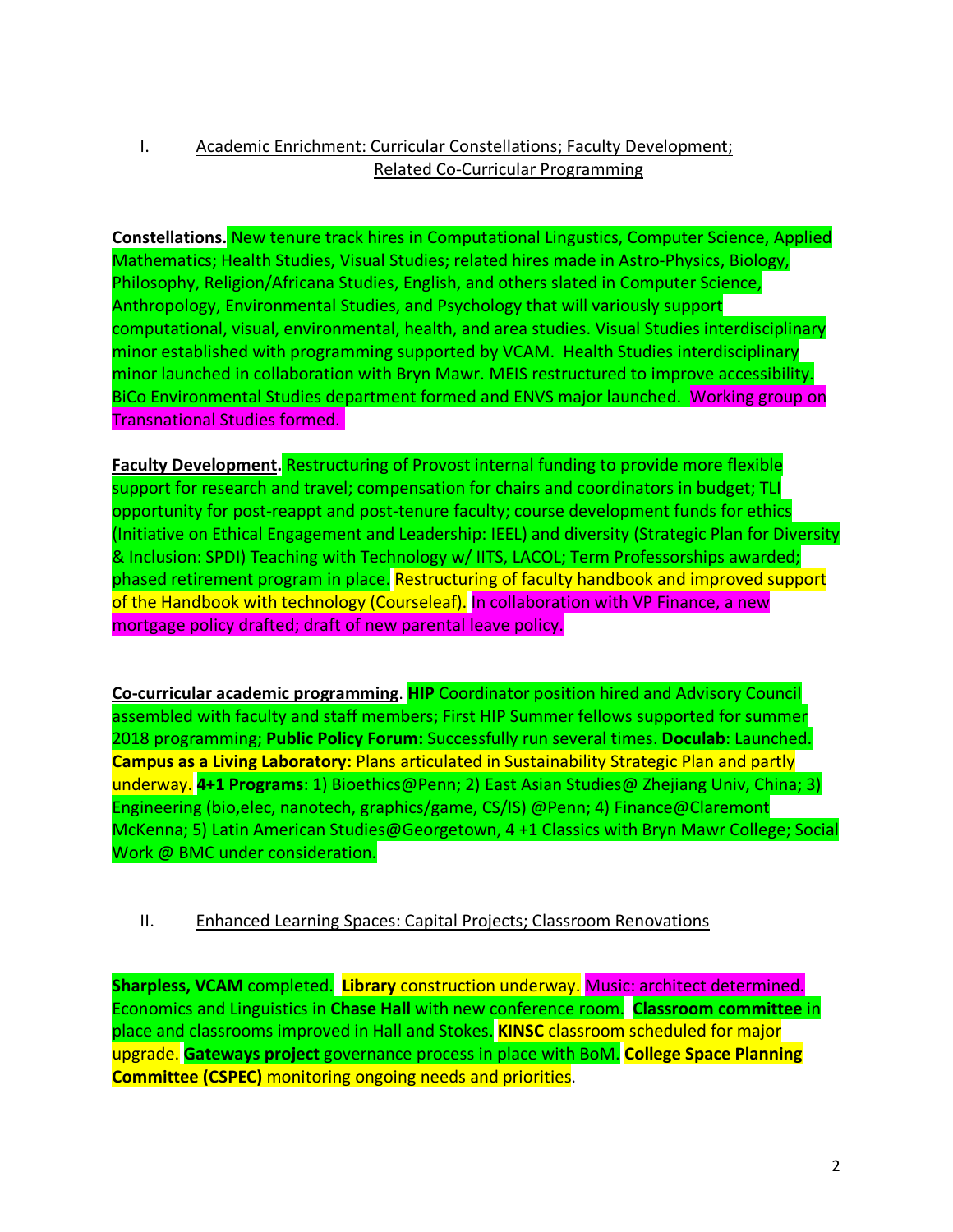# III. Student and Community Development: Co-Curricular Support; Residential Resources; Diversity & Inclusion

**Advising**. College Catalog supported with new technology, enabling visible curriculum. Dean's Office external funding from Lumina Foundation will support pilot of non-faculty advisors. New CCPA position/structure will enhance integration of campus engagement/leadership experience and career preparation. IEC doing initial exploratory/diagnostic work on enhanced advising models and retention strategies.

**Student Support Services.** ADS in place; OAR thriving. CAPS enhanced, including outreach, technological support, and summer coverage. Health Services undergoing restructuring.

**Residential Resources.** DC exterior and basement renovations, HCA 50 arts space, VCAM completed. Center for Spiritual Practice in place. Improvements to club sport support, including access to fitness center. Themed housing additions. Improvements to Dining/COOP, Real Food Challenge, and vending in DC basement.

**Leadership/Engagement.** Rufus Jones Institute leadership curriculum revised, expanded. Summer Ethical Leadership Institute established and successfully run several times. New org structure in Dean's office designed to support student wellbeing via programmatic synergy and integration nearly completed. New position to link res life with engagement, leadership, and career training. CESR exploration completed. EPC discussing CE within or in addition to alreadyrevised gen ed requirements. International/Global vision under exploration (building on area studies, language studies, CPGC, study abroad/Travel Council and other established programs). TriCo Philly Semester Pilot to launch in spring, 2019.

**Admission.** Application numbers and yield have already hit Strategic Plan targets; quality and diversity of pool (by various, standard measures) all continue to rise. Several strategic partnerships have evolved or been established (group travel with other institutions, more formalized cooperation with community organizations, etc.). Added resources for outreach programming, more robust communications plan, and ongoing assessment. Art & Science project generating new ideas for honing the College's value proposition and widening pool and access for next generations of outstanding Haverford students.

**Campus Community, Diversity and Inclusion, Ethical Leadership.** Strategic Plan for Diversity & Inclusion (SPDI) completed and endorsed by Board in 2017. 85-90% of its 60+ initiatives designed, established, or accomplished (update report can be found here). **Task Force for Classroom Climate** established under direction of Provost Administrative functions strengthened in OMA, International Student Support, Access and Disability Services. **LIFTFAR** program established. **Chesick and Horizons** programs strengthened. Haverford Student Loan Debt Relief Program to launch in 2018-19. Pilot Assessment completed and funding secured to extend Chesick for five more years beyond initial pilot; Chesick Summer Director and new Academic Year Director in place. IEEL-funded courses, symposia, exhibitions, and research underway; overall program design still under development.